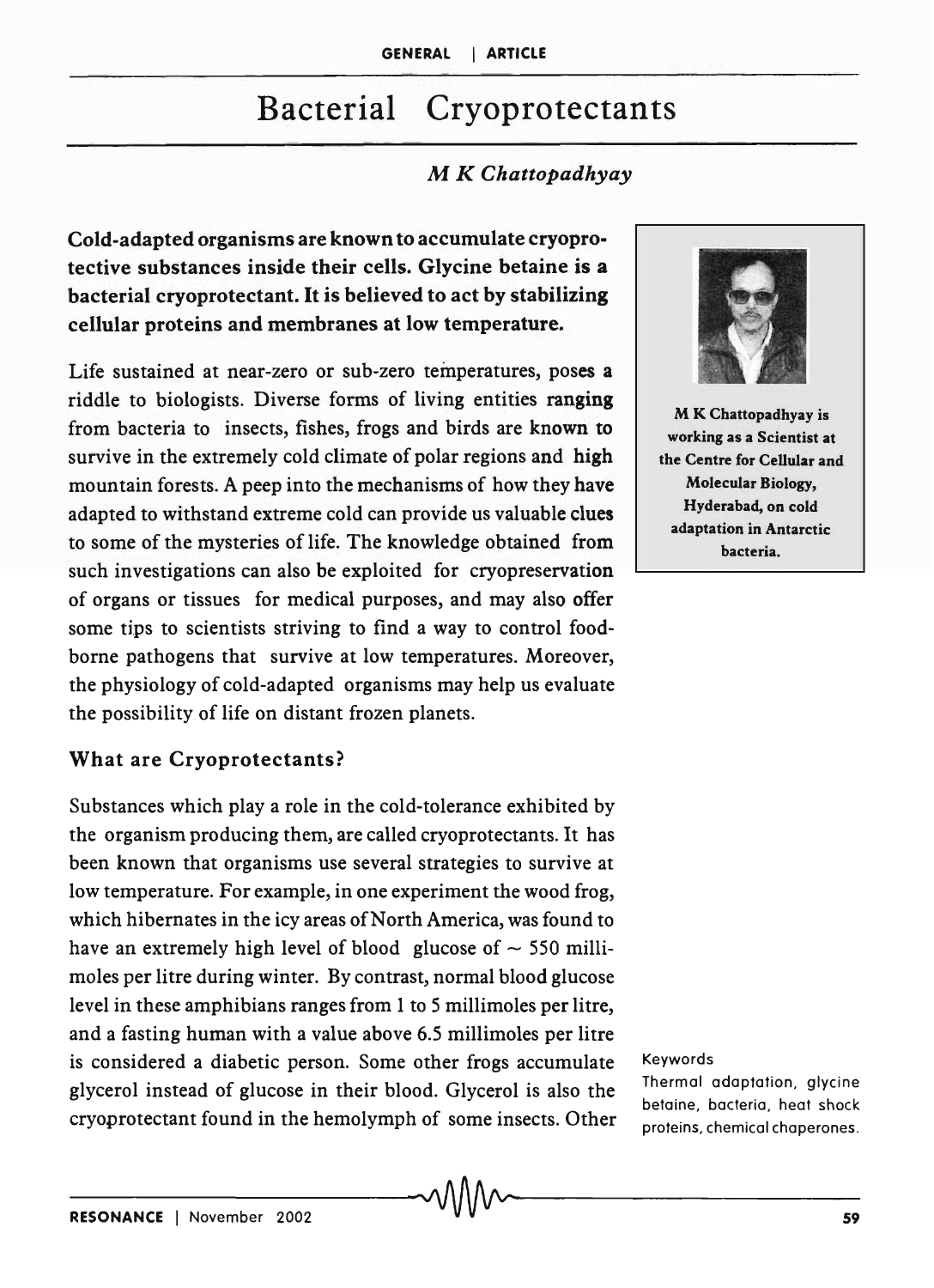**Cryoprotectants** which are known to enhance the cold tolerance of organisms include mannitol, sorbitol, erythritol, threitol, trehalose, glucose and fructose. Proline and/or alanine, accumulated in some over-wintering insects, are also believed to have a cryoprotective role.

cryoprotectants which are known to enhance the cold tolerance of organisms include mannitol, sorbitol, erythritol, threitol, trehalose, glucose and fructose. Proline and/or alanine, accumulated in some over-wintering insects, are also believed to have a cryoprotective role.

# Glycine Betaine - A Bacterial Cryoprotectant

The role of glycine betaine (henceforth, betaine) as a bacterial cryoprotectant was first demonstrated in the food borne pathogen *Listeria monocytogenes.* This organism survives at low temperature and high osmolarity (paradoxically these are the two conditions that we use for preservation of food materials). It was shown by a group of investigators at the University of California, Davis, USA, that, following incubation at 7°C for 32 days in presence of betaine, more than 100 colonies appeared in the culture plate, whereas no growth was detected under similar conditions without betaine. They also observed that uptake of betaine into the bacterial cell was enhanced at low temperature. Efficient accumulation of betaine by *L. monocytogenes* at low temperature was subsequently found to be mediated by a protein called sigma B, which is a part of RNA polymerase, the enzyme which plays the key role in bacterial gene expression. Sigma B in *L. monocytogenes* is known to get more activated in a high osmolar and low temperature environment. Very recently, the role of an ATP-dependent transport system in the uptake of betaine during cold stress has also been demonstrated.

The cryoprotective effect of betaine in a cyanobacterial strain was shown a couple of years ago by genetic manipulation. The enzyme choline oxidase, encoded by the gene *cod A,* catalyzes oxidative transformation of choline into betaine. A team of investigators led by N Murata in the National Institute for Basic Biology, Okazaki, Japan, successfully transformed a cyanobacterial strain *(Synechococcus* PCC 7942) with *cod A* from another bacterium, *Arthrobacter globiformis.* The transformed cells were found to accumulate high intracellular levels of betaine and were able to grow at 20°C, a temperature at which the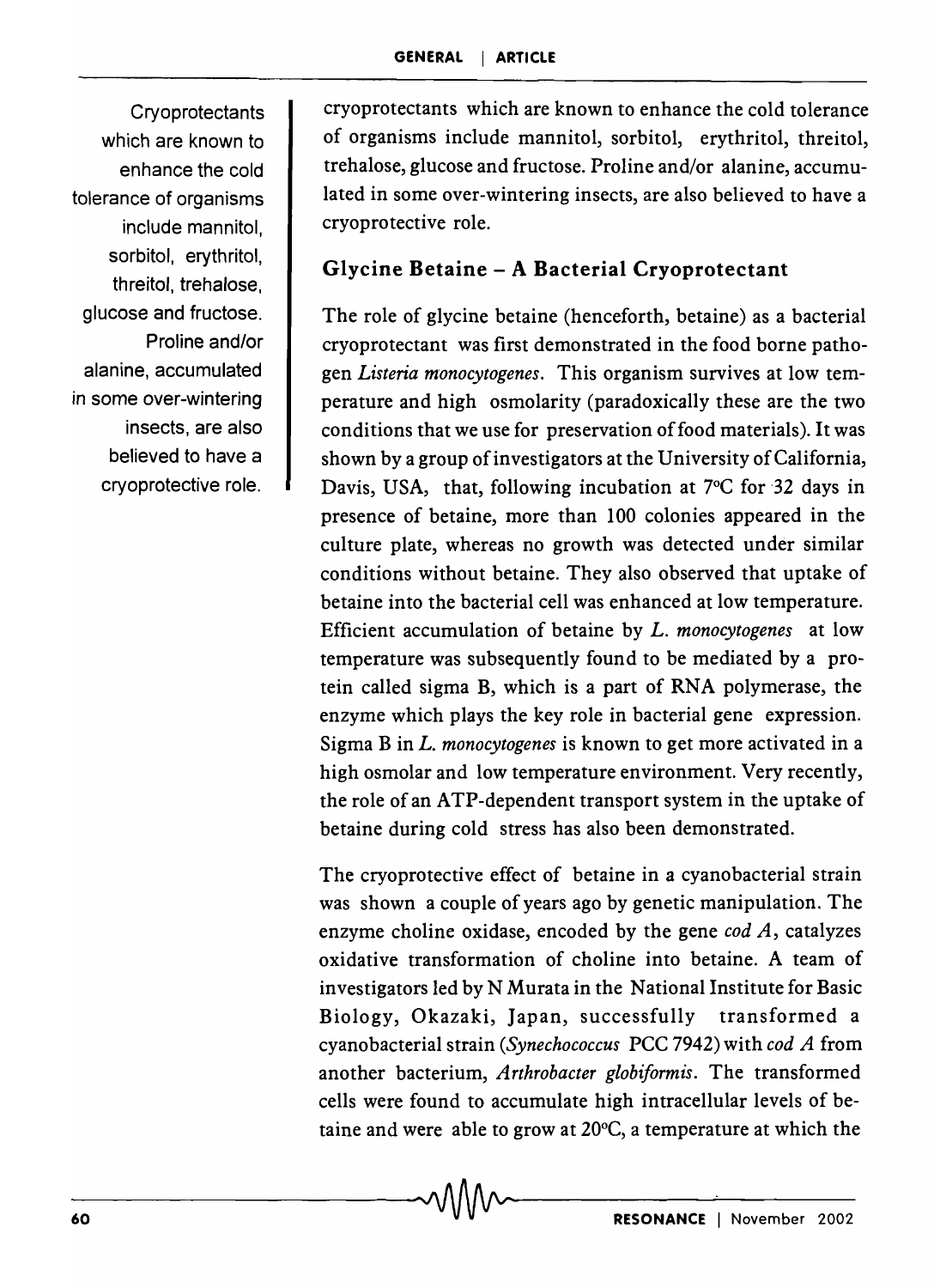growth of the non-transformed cells was suppressed. Following exposure to strong light, photosynthesis is inhibited in oxygenproducing photosynthetic organisms (like cyanobacteria), and this inhibition becomes much more pronounced at low temperature. In the presence of a high intracellular concentration of betaine, the ability of the cyanobacterial strain to recover from low temperature-induced photoinhibition was improved.

# Mechanism of Action

Betaine is a well-known bacterial osmoprotectant i.e. a compound which stimulates the growth of bacteria in high osmolar condition. Many of these compounds are not catabolized or incorporated into macromolecules. Though most of the studies on bacterial cryoprotectants have been performed on betaine, its mechanism of action is not yet clearly known. It must be mentioned in this context that it is not only a cryoprotectant and osmoprotectant, but has also been shown to have a thermoprotective effect in *Escherichia coli.* Does this imply that betaine is a general stress-protectant in bacteria? Evidence available in the literature suggests otherwise. In a recent study, when a strain of *Enterococcus faecalis* was treated with sodium chloride, it developed some tolerance to bile salt. However, this bile salt tolerance was substantially reduced in the presence of betaine, although it could reverse growth inhibition by sodium chloride. So betaine is certainly not a saviour in all sorts of stress conditions.

Betaine is believed to act as a cryoprotectant by virtue of its ability to behave as a chemical chaperone. Chemical chaperones are low molecular weight compounds that suppress the aggregation of cellular proteins during stress conditions (for details see Research News, *Resonance*, Vol. 6, No.5, 2001). An interesting study performed by K-C Chow and W L Tung of Hong Kong University in 1998 showed that when an *E. coli* strain was stored at -80°C for 24 hours only 0.4% of the original population could survive. However when the cells were exposed to 42°C for 30 minutes prior to freezing, viability was raised to almost 4%.

### Suggested Reading

- [1] M L Mendum and L T Smith, Characterization of glycine betaine porter I from *Listeria monocytogenes* and its roles in salt and chill tolerance, *Applied and EnviromnentalMicrobiology,* Vol. 68, No.2, pp. 813-819, 2002.
- [2] K B Storey, and J M Storey, Biochemistry offreeze tolerance in terrestrial insects, *Trends* in *Biochemical Sciences,* Vol. 8, pp. 242-245, 1983.
- [3] T Caldas, N Demont-Caulet, A Ghazi and G Richarme, Thermoprotection by glycine betaine and choline,Mi*crobiology,* Vo1l45,pp.2543- 2548,1999.
- [4] V Pichereau, S Bourot, S Flahaut, C Blanco, Y Auffray and T Bernard, The osmoprotectant glycine betaine inhibits salt-induced cross-tolerance towards lethal treatment in *Enterococcus faecalis, A1.icTobiology,*  Vo1.l45, pp. 427-435,1999.
- [5] K-C Chow and W L Tung, Overexpression of dna  $K/$ dna J and gro EL confers freeze tolerance to *Escherichia coli, Biochemical and Biophysical Research Communications,* Vol. 253, pp. 502-505, 1998.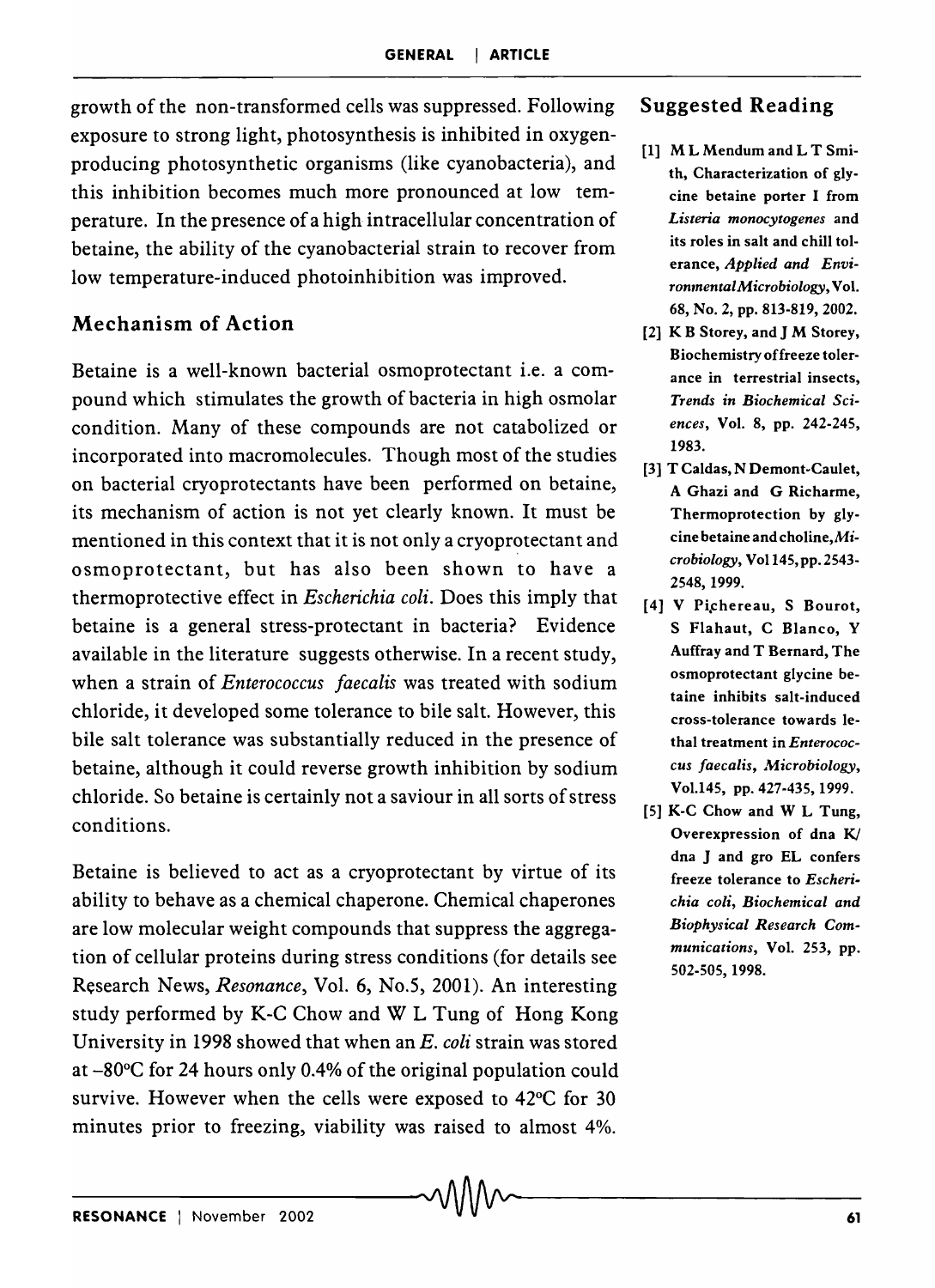They also showed that some heat shock proteins *(Box* 1) were synthesized in the heat-treated cells. Those proteins are believed to protect bacterial cell from thermal stress. How can we relate their synthesis with improved cold-tolerance? The investigators postulated that the clue lies in the ability of the heat shock proteins to maintain the correct folding of the cellular proteins both during heat and cold stress. Following the same line of logic, it seems possible that chaperoning effect of betaine enables it function as an osmoprotectant, thermoprotectant and cryoprotectant.

The possibility of the involvement of betaine in regulation of membrane fluidity also cannot be ruled out. With lowering of environmental temperature, the cell membrane tends to become rigid, and bacterial cells are known to adopt several measures to maintain an optimum membrane fluidity. Biochemical changes leading to the incorporation of unsaturated, shortchain and branched-chain fatty acids into the lipids, in response to a decrease in temperature, are well-documented. The process, as a whole, is called homeoviscous adaptation of membrane fluidity. It was shown a couple of years ago that when two strains of *Listeria monocytogenes* were grown at low temperature in presence of betaine, the amount of a branched-chain fatty acid in the cell was increased. It was not only the predominant component in the fatty acid profile of the strains, it was also crucially essential for their survival in cold. A mutant, unable to grow at low temperature and deficient in this branched-chain

#### Boxl. Heat Shock Proteins (HSPs)

Activation of some genes in response to a temperature upshock was first noticed in the fruit fly *Drosophila melanogaster* in 1962. The products of the genes were identified and the term HSPs was coined in 1974. However, it is now known that the term HSPs is a misnomer since these proteins, present in all species studied, can be induced not only by heat shock but also by other stresses like oxidative stress, nutritional deficiencies, ultraviolet irradiation, exposure to some chemicals (e.g ethanol) and viral infection. Under normal conditions, some of the HSPs function as molecular chaperones and proteases. Thus, they help correct the folding of the cellular proteins and degradation of damaged proteins.They appear to confer thermotolerance to the producer cell.